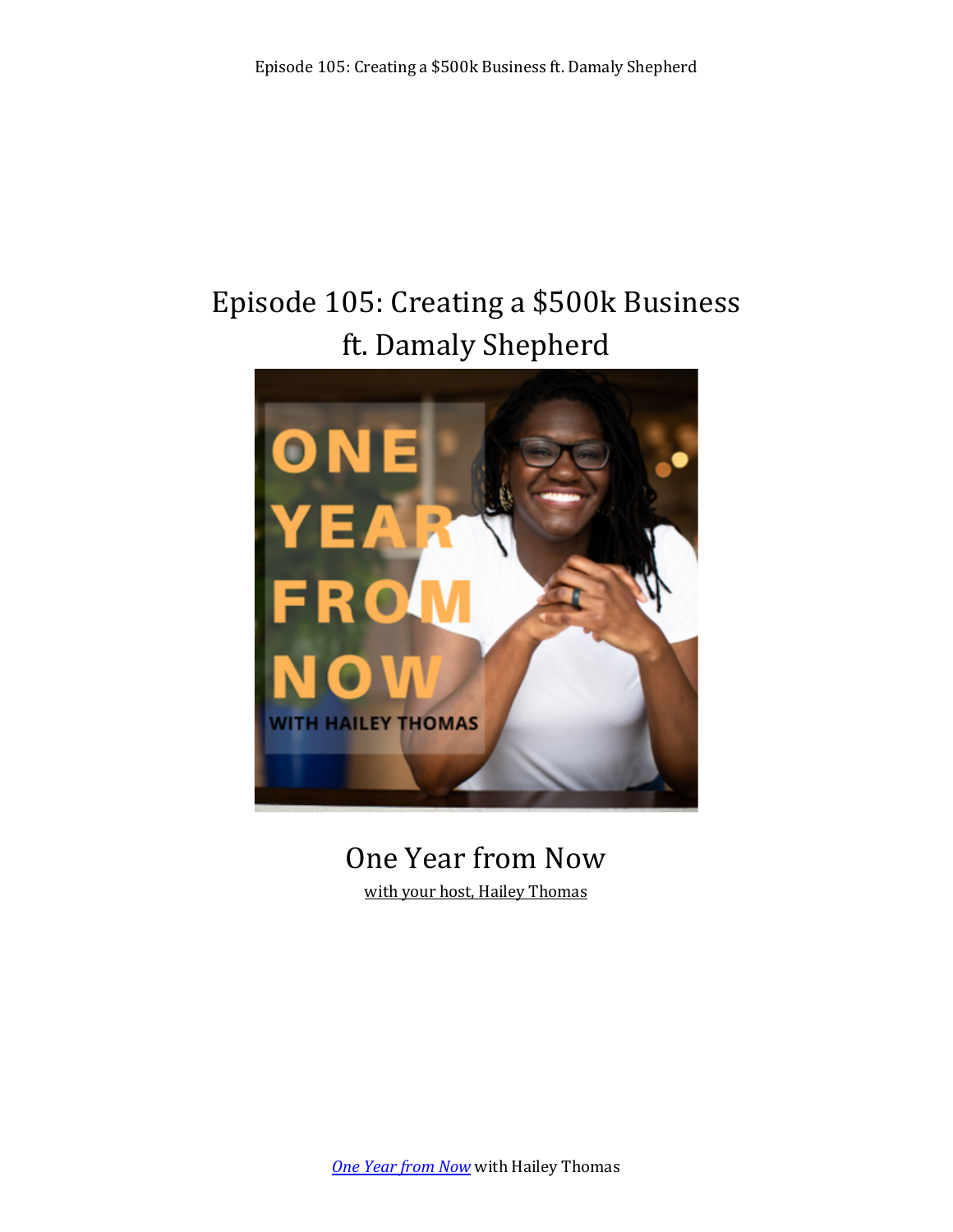There's no right way to grow an online business. And honestly, me and my guests are more than fine with that. I'm Hailey Thomas, and this is the podcast that lets you be a fly on the wall for candid conversations and many lessons from a variety of online entrepreneurs who are growing their businesses based on their own visions. We are on a mission to normalize and laugh about the behind the scenes truth of achieving a new level of success in your business. This is one year from now.

#### **Hailey** 00:49

Hello, and welcome to a very special episode of the podcast. I mean, all the episodes are special, but I especially love when I have guests on. And today, I have on my new friend— I just decided we were friends today— Damaly Shepherd. Damaly is a New York-based writer, photographer, and entrepreneur, who really focuses on creating these really amazing photographs, but also experiences for her clients. And today, we're gonna be talking about how she is approaching her first half a milliondollar year in business and a loads of other things. So Damaly, first of all, thank you so much for coming on the show.

# **Damaly** 01:27

Thank you so much for asking me. I'm very excited, Hailey.

# **Hailey** 01:31

Good. So, Damaly and I met— I don't know, like a month ago, maybe, at the live event of the mastermind of my mentor Serena Hicks, who I've mentioned on the show before, and it was a surprise photoshoot with the Damaly and her team. And two things happen: One, I was already following Damaly on Instagram and so, when we walked into the room, we had our eyes closed and then we open them and she was standing there and I was like, "Oh my God." It was a very dramatic moment for me, because her work is so beautiful, but even outside of that, it wasn't just Damaly, right? She had like— I don't know if "second shooter" was the right terminology, I don't know— But there was another shooter there. There was a stylist, there was a makeup artist, somebody was just like, walking around making sure tags were tucked in and people were happy, and it was a really incredible experience. What we felt like on the receiving end was kind of a level up or a shift into the self-concept of, "Of course, I fly in New York-published photographers to come and do my photos. Of course, that happens. Obviously." Yeah, but it was a really cool and fun experience, but I was so taken by how well you had prepared the experience for us and how well you curated that moment for us. And I was like, "I need to talk to her." So, to start off, I've said a bunch of stuff already, but can you introduce yourself and just talk a little bit about the type of photography you do? And how you position your work?

# **Damaly** 03:05

Absolutely. Okay, so I'm Damaly. Again, I'm New York-based. I'm a portrait and branding photographer, and I really do specialize in that experience that you talked about. Like, my goal is to take care of all of the little bits so that my clients can show up with ease, show up comfortable, show up ready to go and without all the stress. So, my goal is always to take off whatever load I can for my clients so that they can just focus on being in front of the camera, because that is work enough. So yeah, that's what I do and how I do it. I've been in business, we're going on five years. Wait, why don't I remember?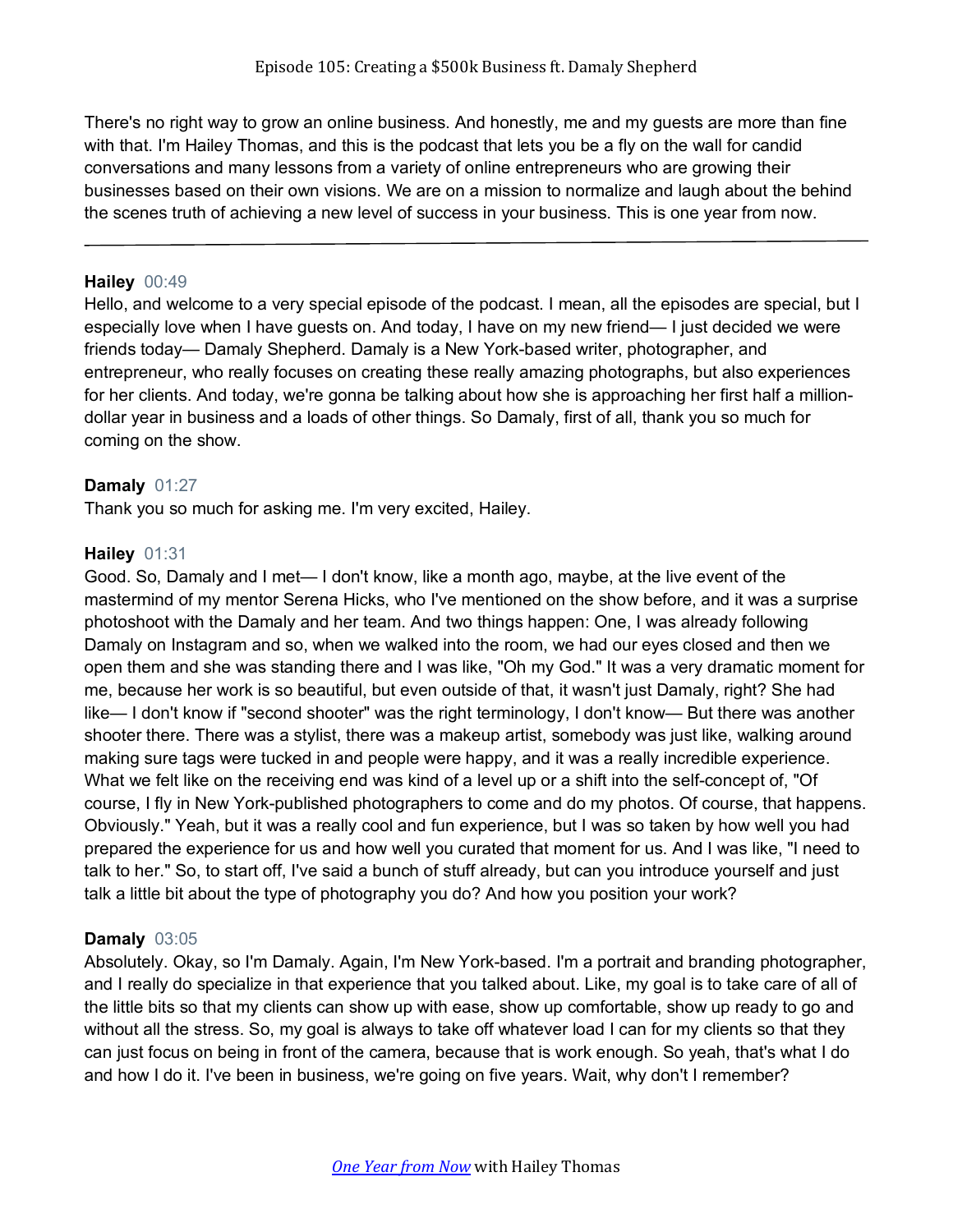#### **Hailey** 03:45

No, I do this all the time. It was my five-year anniversary this year in March, and I was thinking it was four years, and I was like, "Oh, no. Oh, no. It's been five years."

#### **Damaly** 03:53

Like, it's weird. It's like, "Oh, there it is. Okay, I'm mixing up times." Yes, I have been in business for five years. I have been full-time for three years. I sometimes mix those numbers up like, "How long have done this? I'm going into finishing my third year of only focusing on photography, which is wild.

# **Hailey** 04:11

Yeah. Tell me a little bit about how your team is structured. Is it you and then you've got kind of contractors that you call in? Or, how is your business structured?

#### **Damaly** 04:19

Correct. Yeah. So, it's very much like you said, it's me as the photographer and then I have amazing contractors that I love to bring in to just really smoothen out that process and make sure that my clients are getting the best level attention to detail as possible. So, I work with personal stylists and they meet with clients beforehand. They help them shop, they give them mood boards. I work with makeup artists so when you show up, you don't have to like, run around the city trying to figure out what to do. You just kind of just get to come right in and sit in a chair and be taken care of. We offer you some champagne and we have a great day. I have an assistant with me and that is more for me, not my business, because I need support throughout the day. I am putting everything into the client, so my assistant is there to help me make sure that I'm taken care of, too. And then, you know, everything else that goes into the photo. So, I work with retouchers and all those other roles. It's definitely not a one woman show, and I don't aspire to be a one woman show at all. This takes a lot of work and a lot of people, and it's really awesome for the team that I've curated over these last few years.

# **Hailey** 05:20

Yeah. Okay, so let's talk about that, because I think this is an important business model distinction, especially I think, in creative spaces, photography, writing, graphic design, right? There's this thought that, "Clients come to me so that I will touch all the things, so that I will work on all their work." The problem with that is that it's exhausting. It's not scalable, and it actually deprives the client of getting a really excellent experience on all ends, even if you're a very skilled photographer, or writer or designer or whatever. The client is missing out where you are not so great, right? So like, I can barely— I can barely put on my makeup, right? So, like, if I was in your shoes, like, that would be a bad idea. Like, that'd be bad for them and bad for me. And so, I love this model that you've chosen, which is just to be really intentional about curating a list of vendors and a list of people that can support your clients and that support you. Can you talk a little bit about that process of going to find vendors? Like, I'm just interested in hearing, like, "Oh, I might have worked with this vendor once, but it wasn't really a fit, so we had to have a conversation, or I just didn't call them back, but then we got this person," type of stories. How's it been curating your team?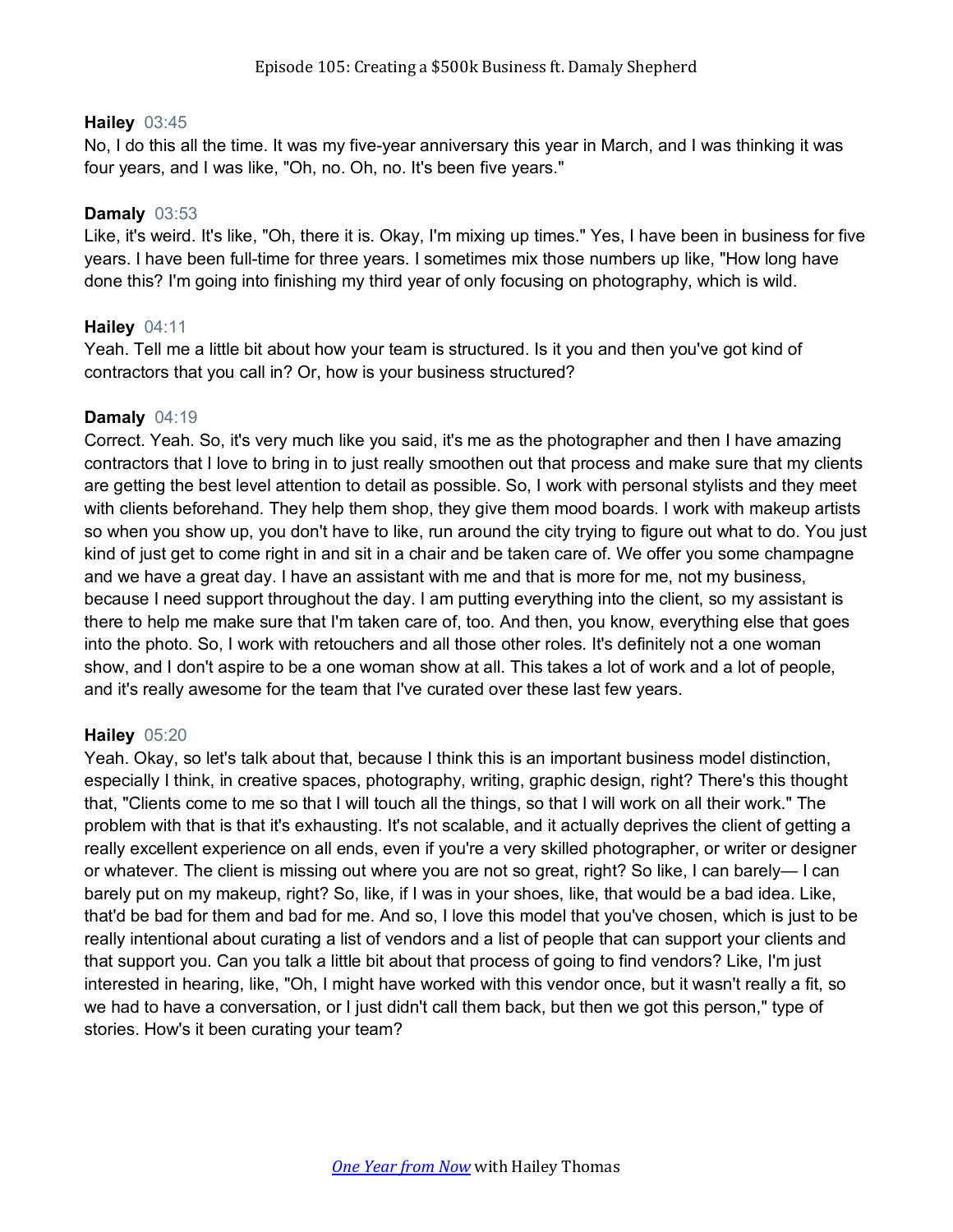#### **Damaly** 06:33

Yeah, it's been amazing and challenging. For me, one of the values of my company is that we're always going to look for BIPOC contractors first. As a black woman who centers black women in my work, it's very important to me that my makeup artist and my stylist understand black women, especially for my hair and makeup artists. I know, firsthand, what it's like, I've experienced this type of shoot myself, where I sat in a chair with someone who did not understand this hair and was not exactly sure about the skin tone. And it's awful, and that's just not it, and honestly, I hate to say it, but we're used to that experience of having someone who doesn't know. So, luckily for me, I live in New York, which is amazingly diverse, and I hire makeup artists who are usually black at this point, too, though. I mean, I have a bunch of people on my list and my team who are black, and they just bring in this comfort level that says, "We got you, don't worry about it, we're gonna take care of you." Like, it's an immediate blend, no issues there. And it's just so important and so special for them to get the experience of just being like everyone else, right? Like, that's really all you want.

#### **Hailey** 07:40

Yeah, that's the experience that I had sitting in your in the chair with the makeup artist and the stylist. I was like, "Oh, I've never had a black stylist and a black makeup artist and a black photographer all at the same time." And it— I don't know how it sounds for you, but truly, it's like getting to be like everyone else, right? Like, I think about it like, I live in central Illinois, right? Slightly less diverse than New York City, but the number of photoshoots I've done or weddings I've been in where there's a hair person or a makeup artist, and it's always this like, "Oh, I don't know if I can help her. I don't know if I have that color foundation. I'm not sure, this lighting is a little funky because she's a little dark." Like, it's just an uncomfortable experience and that affects how you show up on camera. And then, just the business side of it, like you said, you built your business with intention. As you center black and brown women in your work, that is reflected throughout your business. Absolutely. And I also love that like, someone else does the retouch work, someone else is doing makeup and hair, someone else is always there. So, tell me then, if clients aren't coming for the fact that Damaly touches every single portion of the process, why do they come to you? What are you selling?

#### **Damaly** 08:52

Oh, that's such a good question, Hailey. Oh, damn, okay.

# **Hailey** 08:56

I think we may have the answer already, but still.

# **Damaly** 09:00

That's a big hitting question. Okay, so, it's so interesting because they are not coming for me to touch everything, but they're still coming for me, and that's such a really cool thing to see now. I've gotten really good thanks to lots of coaching and marketing help with being myself and attracting clients who super understand what I'm about and what this experience is. They're able to identify if they need it or not. And so, even though I'm not gonna run around all day and do every single little thing, they know that when we have that time together, when they sit in front of my camera and everything stops for both of us, they're getting that experience.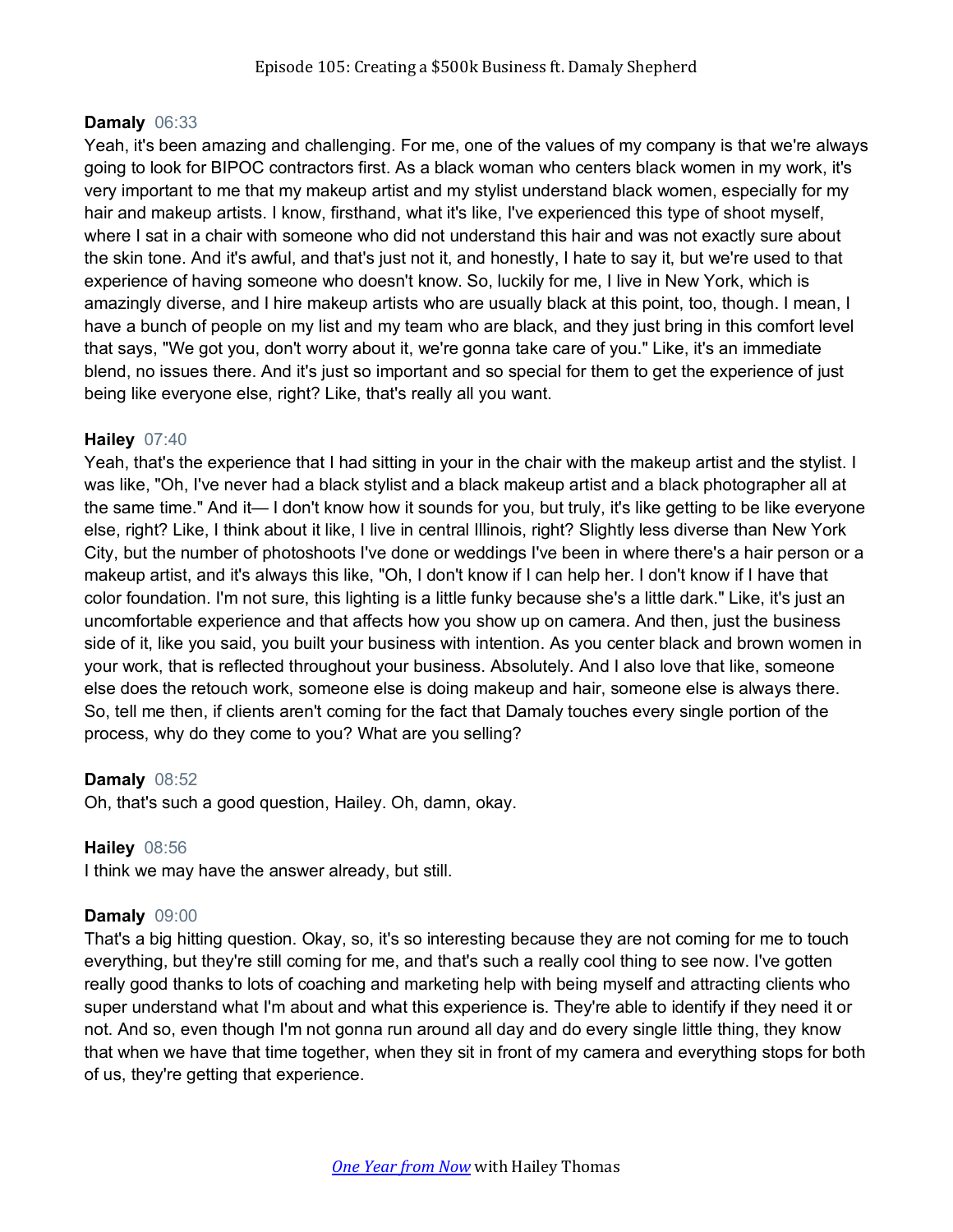#### **Hailey** 09:41

It's like they're getting— and I like, super set you up for this question— but what you're getting is your brain applied to this experience. It's your specific brain applied to the experience of getting these portrait photos taken or branded photos taken. If you had a mechanic shop, they would be paying for your philosophies on how car mechanics work and your philosophies on how clients are taken care of, and your philosophy on the speed in which we do the oil change. Like, when we talk about scaling something as customizable as a creative service, what they're coming for is your thoughts on the thing, not your hands on the thing.

#### **Damaly** 10:20

Absolutely, it's absolutely that and it's fun, because even though I'm not in every piece of it, I am, and like, even down to the final product where we're putting finishing touches on that, like I do put my mark on everything that we do, and they know that. There's something special to that. And it's so cool now to be like, recognizable. Like, sometimes people are like, I knew that was your photo before I even saw your name, and that's because like, I have a very specific standard. So, that makeup and the style and the light and the retouch, like all that has to be in my vision skills. So, I guess that is what they're getting.

#### **Hailey** 10:57

Right. Yeah. And that's exactly it, right? It's the standard that you set for your work. I think standard is the best word, but like, when stuff goes out the door, this is what it looks like. And you've built a team that, again. This is where I think people get caught up and, we'll talk in a second about kind of approaching a million or approaching half a million— I'm just gonna speak that out loud for you that it's a million after that. But as we're approaching that total, the hard part is differentiating for some people, who think like, "No, I have to keep doing everything," but that slows everything down. It's not profitable. It's hard, you can't move as quickly as you want if you're like trying to do every single little piece versus: Who do I need to hire? Who can think like this? Who do I need to hire that can understand my vision? How do I need to communicate so that my team understands the vision? Like, your job as far as I see, because it is the craft itself of the photos and the business building, but it's also like: How do you help your team understand the vision so well, then they do 90% of getting the product there, and then you get to do that last 10% and send it out the door? That's the work when we're at talking about half a million or more, like that's the work. Who do you bring in? And how well are you able to communicate and lead your team to do most of the stuff?

#### **Damaly** 12:17

And honestly, like those things are all set up with love for myself and my client because I could retouch all of your images. Are you gonna get it this year? Probably not. If we want things done in a timely manner, like, I can help you with your clothes, but it's not going to be as good as when Felicia does it, but I could do a little something. It's just about like: How can I give them the best top tier experience? And that's by staying in my lane and letting everyone else take over for their own lanes.

# **Hailey** 12:47

So good. So good. Okay, you're in your fifth year, three years full time. Do you remember your numbers at kind of a high level leading up to your fifth year?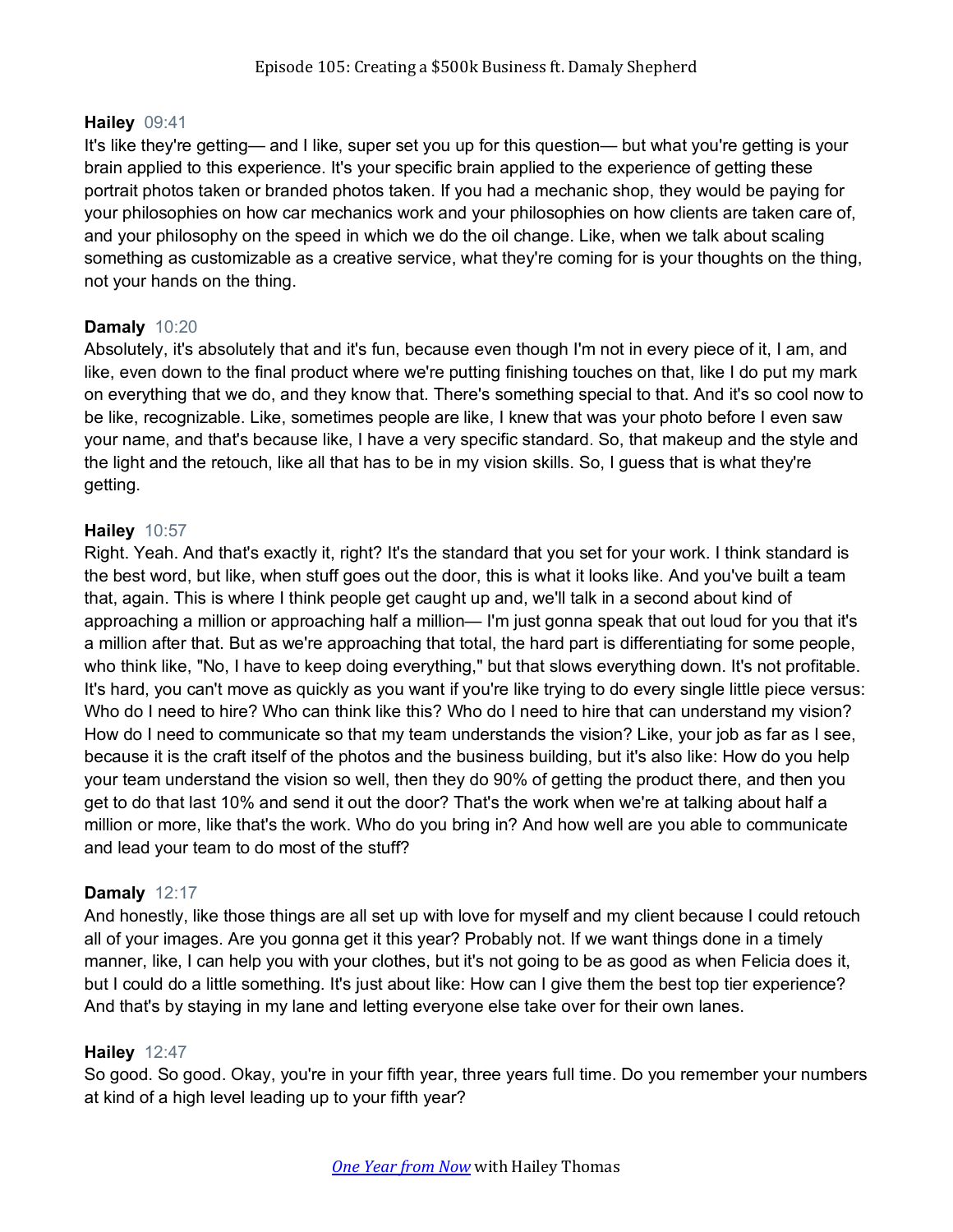# **Damaly** 12:58

Yes. So like, when I filed for my LLC, we made zero, right? Like, it wasn't even anything yet. Like, I worked full-time, I was working full time, right? So, it was all just about like, we're starting, we're starting to try to think of it as a business, but we're not because we have a full time job, too. And we're like, figuring all of that out. So, those first two years, I think I made next to nothing, if anything, I don't really remember those numbers. Year three was the medium where I worked halfway, and then I quit. So, I made \$19,000 in my business, year three. In 2020— I know how to do the math, but in 2020, I made almost \$60,000. And that was a big deal because we had a pandemic, we were shut down for half of the year, I almost quit, like it was a rough year. And we still, like, I still ended the year like, people paid me to take their photo. And then in 2021, we ended at \$140,000. So, it's been a really fun few years figuring this out.

# **Hailey** 14:04

Yeah. What are some of the thoughts that you had about your work that propelled you to continue going? I'm even curious, like, let's say just 2020 and 2021? What were some of your thoughts about your business that you're like, "Oh, I can see it. Like I can see the vision of what this could be. Can I keep going?"

# **Damaly** 14:20

Oh, that's a good question. So, I think after I came back, after like, being depressed— I live in New York, right? So, COVID had hit us hard and fast. It was early in the year still, and I was just gaining that momentum with clients, right? And then it was like, "Oh, that's funny. No, you can't do that anymore." That really sucked me into a nosedive, personally, and I just had to cocoon in and let myself feel big feelings for a few months. And eventually, I came out and I was like, "Oh, I'm creative. I need to shoot things. Where are people?" And I got back on the wagon there. So, in 2020, some of the thoughts that helped out once I began to shoot again, was— How do I say this? So, in 2020, I really wanted to create something that was different from what all the photographers in my group were doing. So, I have a really great mentor and she teaches like, a session fee, right? It's where you start with like, a small number amount that covers like, hair and makeup, and then you upsell your images from there. And so, I always kind of wanted something a bit more package-based. And I kind of wanted like, a real commitment from my client upfront versus purchase later. Which like, it's a great model for a lot of people, but after I looked at it for those first beginner years, by then I'm like, "My work is good. This is what my work is worth," and I decided to go towards package base. And then, with those packages came the question of, "Well, how do I really create an experience that is different?" Like, an experience that feels like I designed it, and that my clients will love. That's where I came up with, like, my VIP day, where we added in a stylist and like, sometimes we do location rentals, and really it's like, the sky's the limit. How do we give you whatever you need, whatever that looks like? And oh goodness, I lost myself. What was the question? I was taking myself on a little journey.

# **Hailey** 16:17

Honestly, I don't even remember it. Oh, what were the thoughts that you had? I'm just sitting here like, "This is so good," I'm taking notes.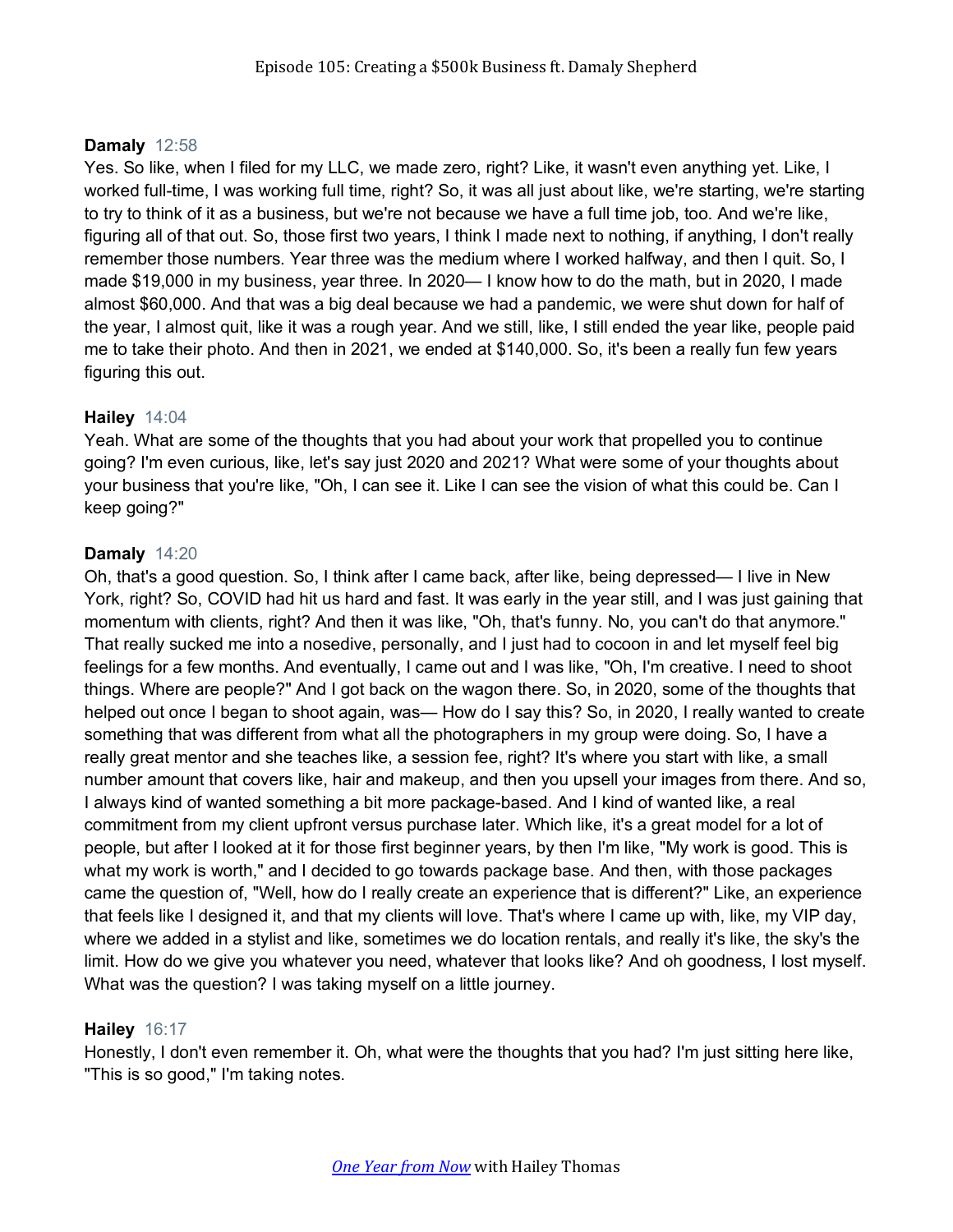# **Damaly** 16:25

I lost myself. Okay, what were the thoughts? Okay, so the thoughts were: I really want to create something that is personalized, that feels luxurious, and that quenches that kind of amusement park feeling, but for women, right? Like that's really it, right? And so for me, I was like, "Well, what excites me?" If you were to say, "Damaly, we've got your clothes covered. When you show up, there's going to be closet there," I would pass out, right? If you say, "Your hair and makeup is being done by a professional stylist, who like works all over New York City," I'm like, "Okay, I'm in," right? And then this beautiful location, this photographer is gonna pose you and do all of that, right? So, it was just like, I really want to create something special. And then, I kind of had to get out of my own head because of course, once we start to add on contractors and other people to the team, there's numbers, the price has to rise with that as well, right? So, I had to also overcome my own feelings of like, "Well, is this too much? Will anyone buy it?" All those kinds of things. So, some of the thoughts that helped me were that my clients want what I have to offer, the experience. Like, this experience is so filled with fun, not just transformation, but fun and joy and expression like, that is something worth being paid for. Which, as a creative I think is important because we're often undervalued, we can feel sometimes really undervalued or like, "Oh, well, art is very subjective, and like the meaning and value of it can really be up and down." But for me, I was like, "No, no, this is valuable," right? Like, when I work with you, we're going to change something in your life and we do that. So, those were big thoughts around just like, building up my own worthiness and yeah, repelling worthlessness.

#### **Hailey** 18:07

I think it's a real maturing that has happened as an entrepreneur and I love essentially, once you do this work and can like, see how you built up this body of thoughts that help you, you get to do and have this be applicable to any business for the rest of your life. And I love a couple things that you said that I want to point out. There's a difference between low value questions at this point and high value questions. A low value question is, like you said, "Is this too much money? Will anyone buy this?" Like, that's not valuable. The more valuable question that you asked is like, "What creates this amusement park feeling for my clients?" There's a difference of quality of those questions and the results that those questions create. And I love also, because, right, art is subjective, and one of my friends is a writer, and I kind of got on her because she was like— Shout out to Stephanie, if you're listening to this, but she kind of like, had some thoughts about the way that people value writers and writing as a career. And then, she kind of made some comments about her own work and I was like, "My brother in Christ, the call is coming from inside the house, you have to start first, you go first.

# **Damaly** 19:11

Yes, exactly it. Yeah.

# **Hailey** 19:12

So like, when you decided your work is valuable, then you can just go ahead and you're not questioning whether or not it's valued or asking people if they think it's valuable. You're just doing the work and the people that think it's valuable come along. Because there's some people that, for every work and every genre of everything, they are just like, "Oh, that's hideous, and I don't like it. Gross," right? Like, that's fine. You don't need everyone to like it. That's not the purpose. And so, you have to go first with the value that you bring, and it takes those high-quality questions to understand how you value joy, how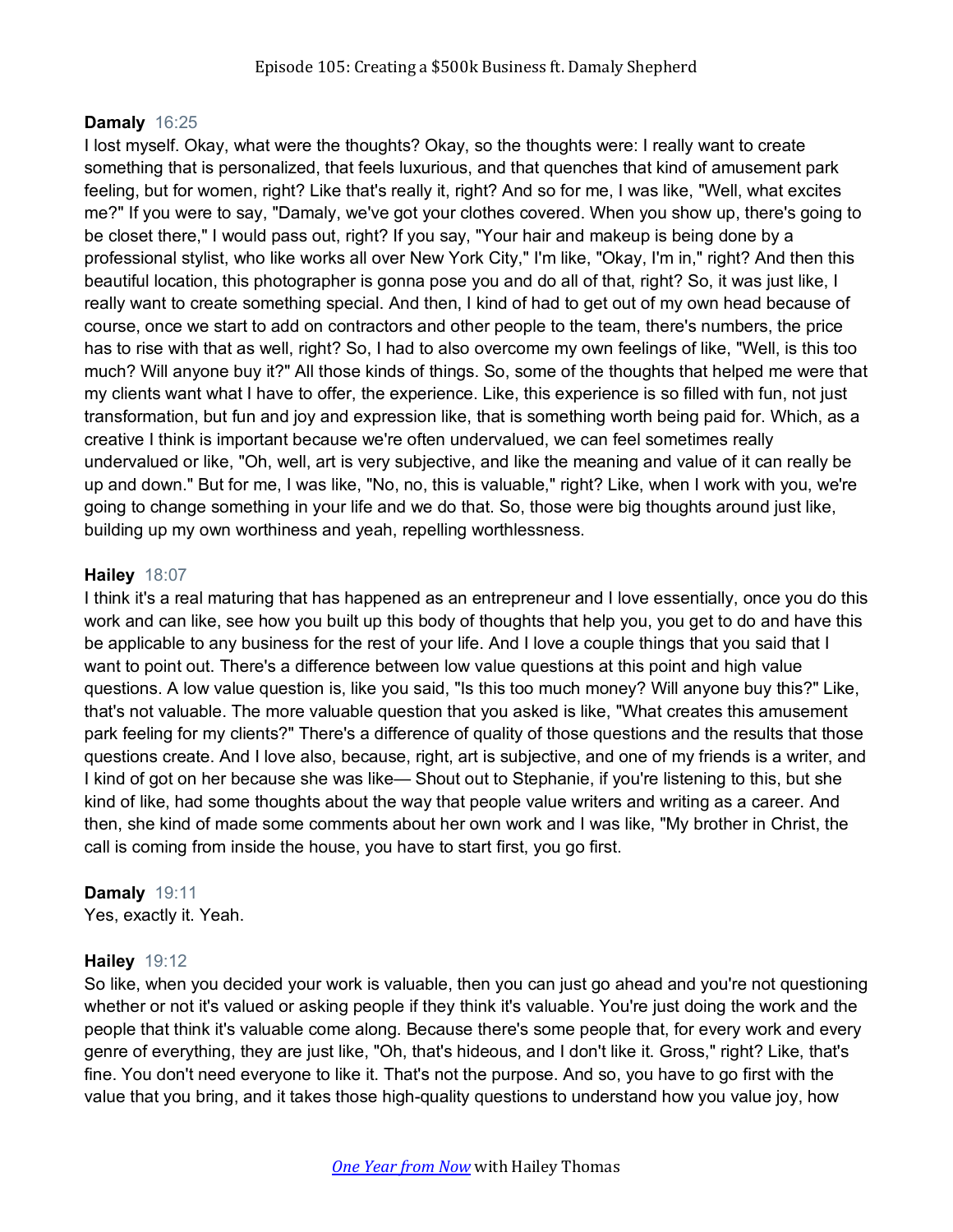you value luxury, how you value peace of mind, and all that has to be solid before you ask somebody else to value that stuff for you and then trade money for it, too. Like, we got to be on top of that before we do that. The other thing I wanted to mention from that part of the story was just the reality of it. Again, this is like, a long-term entrepreneur career that we're in. The reality is our interaction with our business comes in seasons. So, sometimes we're experiencing big booms and we're all in and it's the main thing. Sometimes we're like, a little confused and spinning in our businesses. Sometimes it's a refuge for us and it feels good. Sometimes we pull back from it. And so, I don't know, sometimes, I think we just pretend that like, "No, you're supposed to be all in all the time, and it's supposed to take up this much time or space all the time." But like, that fluctuates with what's happening in the world, and what's happening within you or within your family or whatever. And that's okay, that's a good thing. Like, nature has seasons, everything has seasons, our relationship with our work also has seasons. I will caveat this and say there's a difference between, like, just dipping altogether. But yeah, sometimes you're in it and you're doing the work and you're having big booms and it's fun, and sometimes you're not. And that's good and normal and healthy.

# **Damaly** 21:01

So important. I feel like, it's so fun that you said that because I think that's my 2022 right now. Like, Q1 was amazing. Like, we've already booked \$100k in clients so far, just in the first quarter. And q2 is different, because I'm also building out another side of my business that I have never done before. And so like, things are shifting, and that photography side seems a tiny bit slower, because I've not marketing as hard as I usually get to, and that's okay for this. So, it's just like, working on myself of like, "This is okay, you're still doing fine." Those ebbs and flows are natural.

# **Hailey** 21:40

And like, they're on purpose, right? You are not setting expectations for yourself of like, "Well, also, I need to book another \$180k and work, and I'm going to launch this thing." And so, I think we always want to be checking our brains for like, accidental expectations, because sometimes we do be thinking that, but we won't say it and then we'll be like, "I don't know why I'm so anxious." Yes, you do, because your brain thinks that you should be doing something else. So like, always check those things, but it's on purpose, it is with purpose that you are truly having agency and maneuvering your business versus just being like, "Yes, it's supposed to be a straight rocket of growth." Like no, we're actually going to go around the corner this way and go up this hill and down this curve, and it's with intention. So, my favorite thing, because when we talked before, and I was all nosy, because you were just trying to show me my pictures and I was like, "Hey, I've got questions." But you mentioned doing like 100k. Is it 100k? In Q1, 100k. I love it. My mentors share this with me, but it's also a thought I love. Q1 is usually like the slowest quarter of the year, right? Like, things only get better and better towards the end of the year. And so, even the idea that this is the least amount of money you're gonna make in 2022. Like, the smallest amount you're gonna make this whole year will be \$100,000. That's like the babiest amount.

# **Damaly** 23:11

That's so wild to even hear, especially because I did \$140K all of last year. So, to do what I did in a quarter, which I think took me nine months? Nine or ten months, you know what I mean? I really only hit those bigger numbers towards the last few months of 2021. Like, that's just wild. I know we overuse "Quantum Leap," but also like, wow, how else?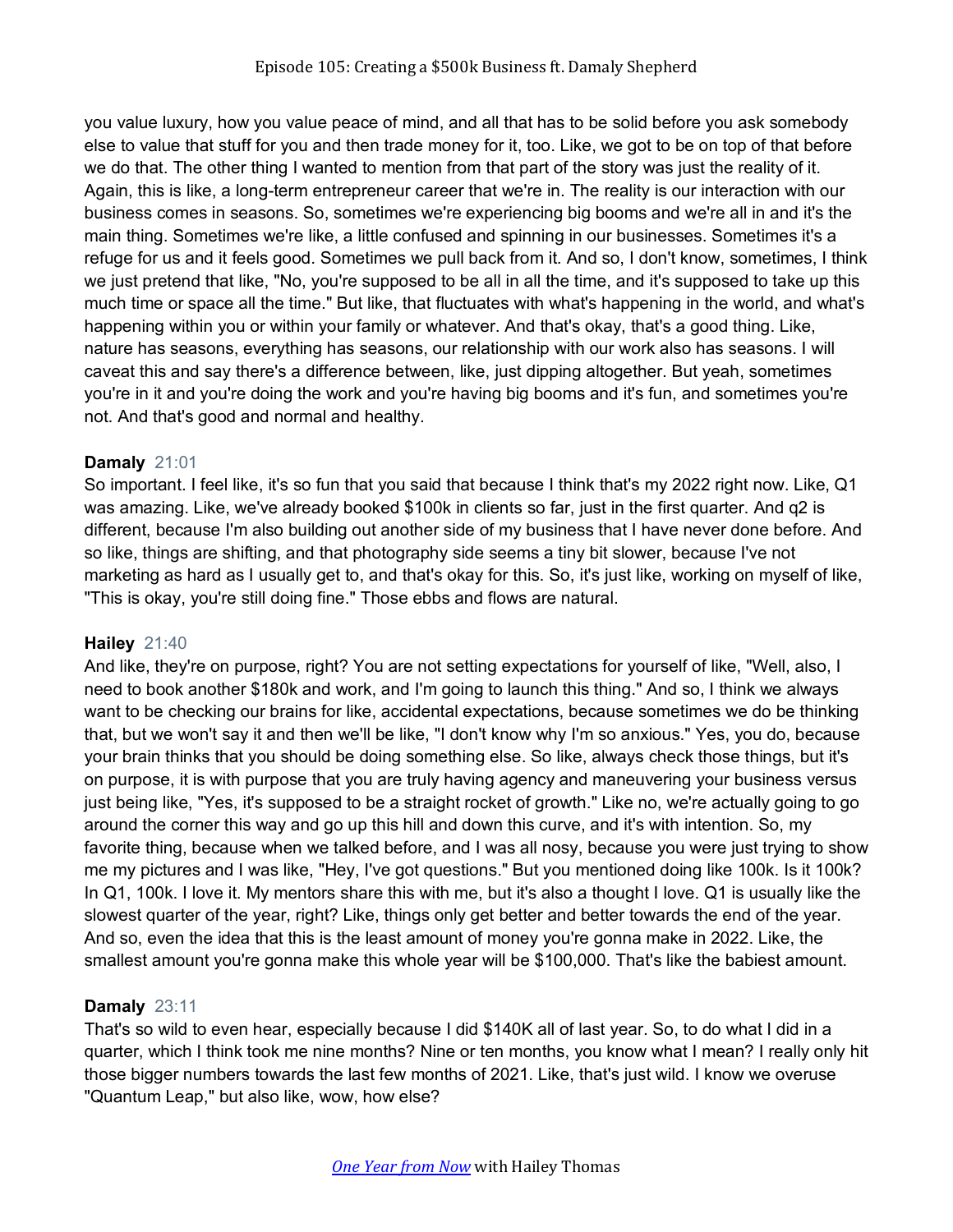## **Hailey** 23:35

Yeah, and that's exactly what it is. And like, that's the— I don't know, like, I don't know you that well, but I'm also not surprised thinking about how you are thinking about your work and how you're curating even your experience in your business, the same way you curate your clients experience when they're being with you. So, like, it's not surprising to me that someone who was able to create at that level is also doing that for herself inside her business. Like, this is like the babiest amount of money you're gonna make all year, right?

# **Damaly** 24:02

I see it. I'm open to it. I had not thought about it that way, so I appreciate this. Yeah.

# **Hailey** 24:07

So, that's one of my favorite thoughts, like every day that I get paid or sign a client or whatever, I'm like, "Oh, yes, this is a smallest amount of money to make all year." And like, as we talked about doing half a million— You can tell me how you think about it, but I'm like, "You're pretty much gonna make half a million dollars." Like, I'm not like wildly concerned or feel like I'm not sure, because of the quality of thoughts, the quality of the experiences that you've curated, like, what clients know you for, your maturity of thinking. It's less about, "Okay, I need exactly this many projects at this amount of time," or whatever. And it's more about: How do I bring forth more of that into the world? And knowing that the money comes from solving problems like that.

## **Damaly** 24:46

Yeah, no, that totally fits it because I definitely came into the year feeling like half a million was where I was gonna end up, and it's wild to say out loud. It fights with like, the inner self who isn't used to being this confident, where it's like, "Can I say this?" Like, bitch, what are you saying? Like, who are you? No, but I firmly like started this year thinking, "I'm gonna do half a million this year." And I'm not exactly sure the how, I'm not exactly sure where that's coming from, or the type of sessions is or what I'm going to be doing, but I just really had this strong feeling. And so, to have Q1 kind of just come up like that, and it's only January, I did not realize that that's where we would land. And as we just kept hitting it, I was like, "Oh, okay, like, you said you want to have this, let's show you how far we can do in those three months." So, I am really pleased with myself. I mean, that's just...wow.

# **Hailey** 25:41

That's such a revolutionary thing, right? So, we haven't even talked about like, your first-generation entrepreneurial story, but like, especially as a person in a BIPOC body, and especially as a woman, like the idea that you can just say out loud, like, it feels almost illegal to just say out loud, "First of all, I'm gonna make a half a million dollars, and it's gonna be so fun and pretty easy, and I'm really proud of myself. I'm really happy with myself." The thought that has propelled a lot of my own pursuit of half a million, a little over, probably 600k this year has been the thought, "I'm really impressed with myself. I'm very impressive. I am very, very impressive." And it feels like, and I know that's that conditioning, that it feels like, "Oh, you can just like say that about yourself. You're being conceited." But like, I've decided I just don't care.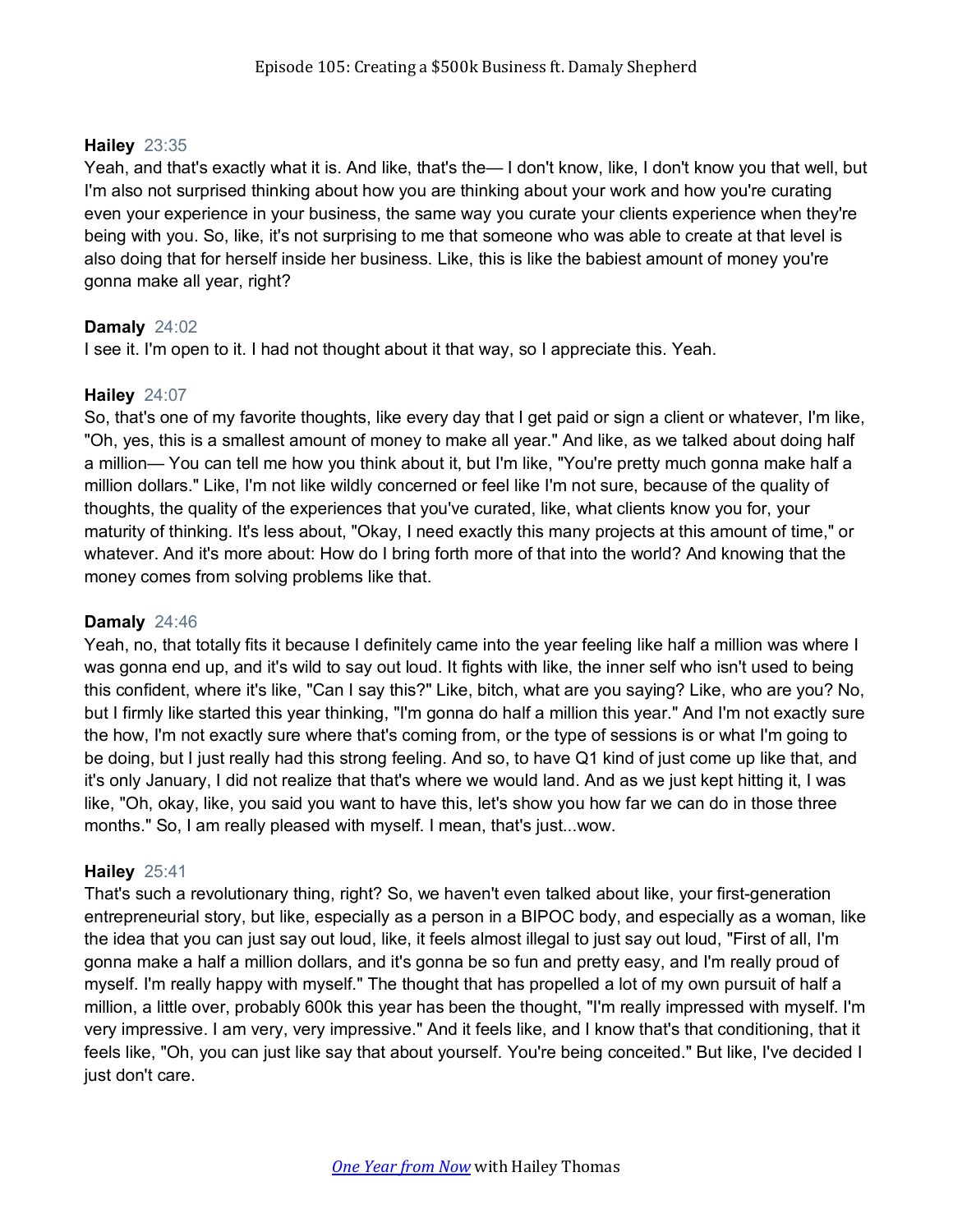#### **Damaly** 26:31

We're gonna have to be. Honestly, we have to have the audacity, and it's because we were programmed not to, right? Like, as two young black women who grew up in this country, right? Like, no one says, "Oh, yeah, you can go do these things." So, in order for us to do it, we have to decide on our own, even though it's like, revolutionary in its own way. So, I love that about you and about me too.

#### **Hailey** 26:53

Yeah, quick backstory of before you were a full-time in your business, you worked in tech. Tell me a little bit about, I guess, the differences or similarities you notice about the skills you picked up out of tech and their application to your business?

#### **Damaly** 27:10

That's a really great question. So, when I was in tech, I did cost ops and then I ended on the HR team. I was a recruiting coordinator. So that was a lot of—

#### **Hailey** 27:26

Oh my gosh, did we talk about this? Because that was my job. Wait, you were a recruiter?

#### **Damaly** 27:31

I was a recruiter. Okay, that's cool. Okay, so you understand that? So, coordinators are similar in that we do the running around, we do the liaising with incoming candidates, we do all the scheduling and just trying to make sure that people are happy and having a good experience. So, I guess that ties really well into what I do now as a photographer, which is like, how can I make sure this person is always having an amazing experience? And I guess, even further back, I'm a preacher's kid and I grew up in church, and we were one of those families where like, you know, we're like Von Traps and they're always throwing events and singing. And so like, I'm used to like, this party planning, people pleasing— I'm working through something for the people pleasing, like, side of myself, so it does make sense that like, I see that dotted around through all the jobs that I've had, and now my own business, which has the best kind of people pleasing that I can do.

# **Hailey** 28:22

Yeah, that's so good, yeah. I think recruiting helped me to be really good at selling, in a way like selling this role, selling this company, but it also came with— I don't know, if you had this experience or if you were— I can't remember if you were like technical or not, but I had this experience where the company I was at, it was like, "Oh, you're cute, project management HR person, but like, we'll let the real technical people handle things." And so, part of my— I know, I love the company I worked at, but it wasn't great in those moments. But part of my pursuit of half million plus building a business is just coming into my own and kind of understanding that I had those little birds chirping in my ears and had internalized a lot of that, growing up internalizing stuff. But being able to see it, and then actively act counter of those ways, is what helps me to create the confidence I need to like, nourish these thoughts and ask these high-quality questions and decide that I am the type of person that just has half a milliondollar businesses and buys and sells assets. And yeah, that is who I am.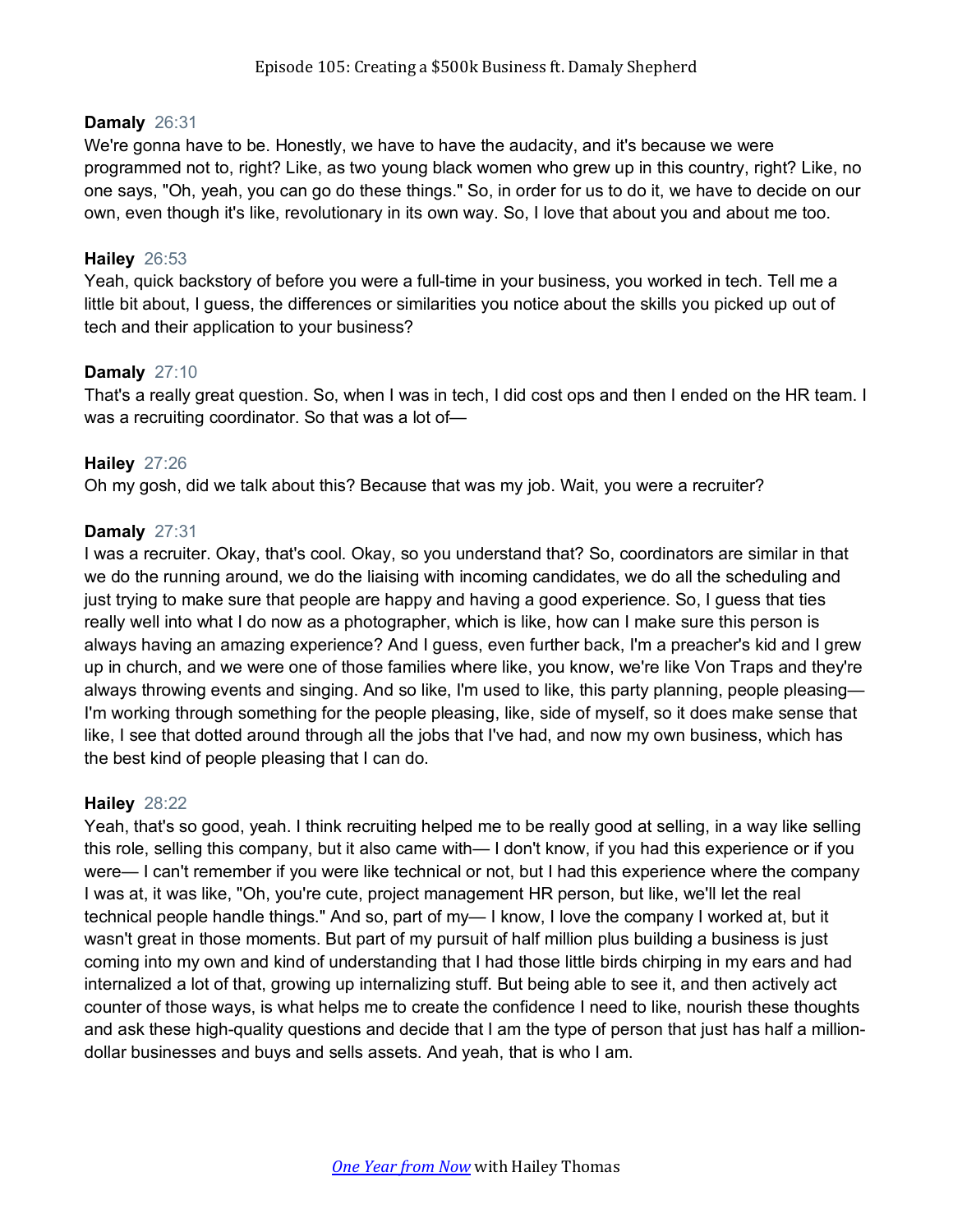### **Damaly** 29:23

Yes, yes. Yes, I want that. Yeah.

#### **Hailey** 29:26

Okay, so, I think the last thing that I want to chat with you about, and I'm curious if there's anything that's come up for you that we haven't talked about yet, but you want to, is: What's the One Year from Now vision or your business? What do you foresee in spring of 2023 for your work?

#### **Damaly** 29:44

Wow, I cannot say I thought about this yet to be. Yeah, I haven't thought about this yet. So, I think that in 2023, on the photography side, there's going to be a lot more simplicity and automation to what we're creating. And by that, I mean, currently, it's very much like, we scattered dates all around, and whenever people are needed, we jump in, versus the way that I'm going to need to be restructuring as I expand out in other things, because I love to write, I'm also a coach, I love to help, I'm now helping other photographers do what I've done in my business— For the photography side, I foresee having really set times, traveling in certain places in certain times, and just having also great downtime to see and live a good life, because that's what I'm working for. I want to enjoy the life that I'm here to live. And then, just building out that other side of a business that I'm really, really passionate about, which is like, the coaching side and helping folks like myself put to words what it is we do and what we capture, right? And translating in that the image is amazing, but also helping build beautiful words that go along with those beautiful images, it's something that I'm super passionate about as a writer. So yeah, those are my two big things for 2023, and I don't know how much money that means, but I'm sure that I'll feel it. I don't think it matters at that point. Like, I feel like, it'll just be more about like, "Am I living the type of life that I want to live? Do I feel the kind of freedom that I want to have? And I'm able to, like do those things?" Which I think I will, so that's exciting.

# **Hailey** 29:49

Yeah, I love that so much. So, I do this in depth One Year from Now vision exercise with folks, and sometimes there is like a dollar amount and there's a lot of specificity, and sometimes it's more, "Here's the experience that I want to have. Here's how I want to feel. Here are some things that for sure, if it ain't it, I'm not going through the next year. If that's not a part of it, just forget it. Leave me here at 2022." So, I think it's always interesting when I asked that question, like what comes up for people, what exactly comes up, and it not needing to look one way or the other. So, is there anything we haven't talked about that you'd want to share with folks that are kind of also approaching a half a million-dollar year? Other BIPOC entrepreneurs? Any thoughts or things you want to share?

#### **Damaly** 32:03

It's a really good question. I think that when you're going after this goal, it really just is important to— There's this really great TikTok, I'm sure you've seen it where they're like, "Be delusional," you know what I'm saying? And I feel like that's where I'm at, right? Just, even if it just feels out of reach, just be delusional, and just let the thoughts simmer that like, "This could be possible for me." And then, I feel like everything else will show up and conspire to show you how possible the dreams that you have in your heart are. So, that is like, be delusional, do it anyway, even if you're the only one there. And I know the fear of feeling like I'm the only one there doing it this way. And there were some big moments